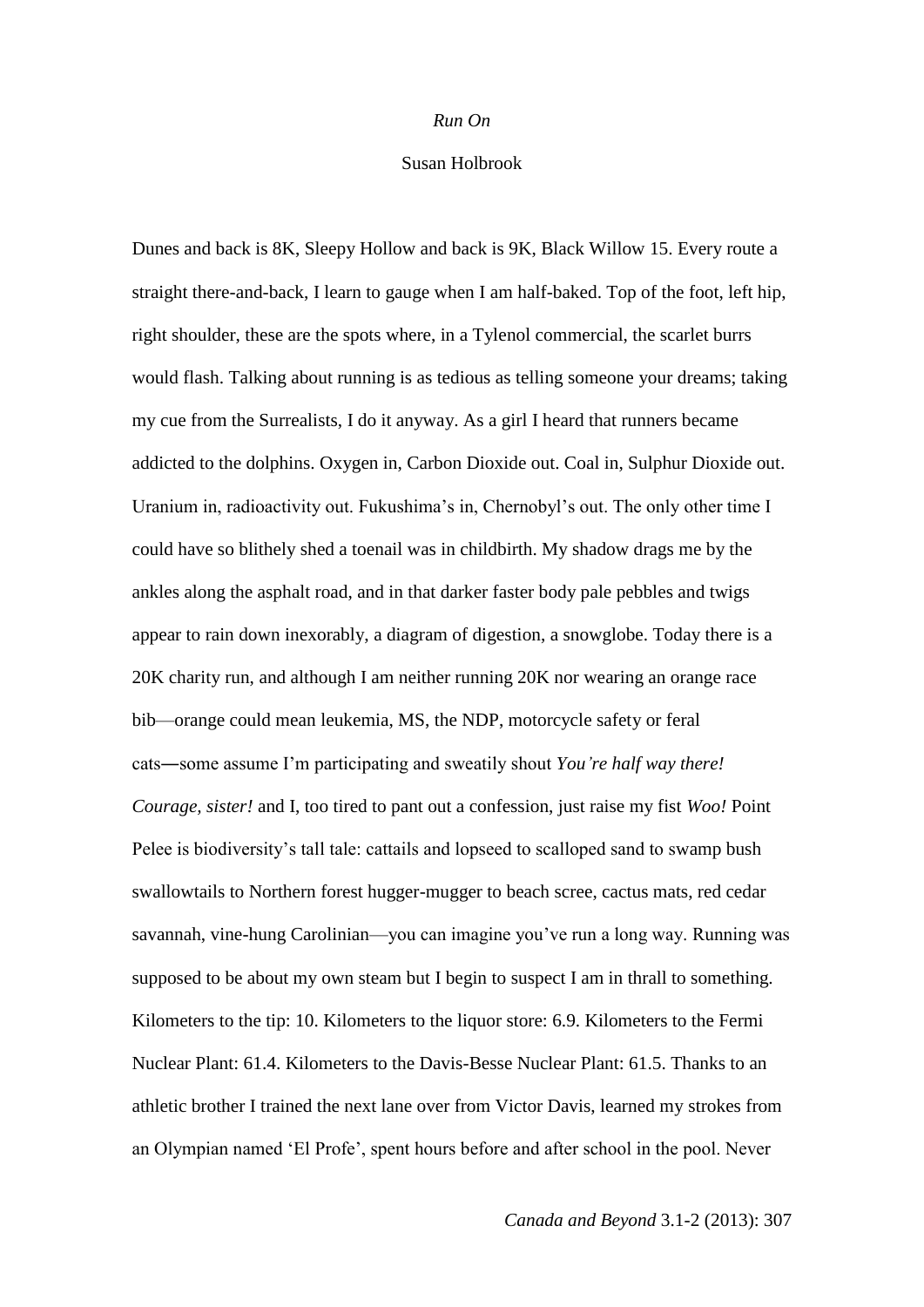Susan Holbrook

won a race, not even on Track & Field day, when the kids who ate Lucky Charms and watched Hogan's Heroes after school left me in their dust. One leg slightly shorter than the other, I run iambically. Weaker than a newborn possum, weaker even than the entire Tablespoon of possums lifting en masse. At eight years old I filled out Charles Atlas's comic book ad,  $\Box$  bulkier arms  $\Box$  broader chest and back  $\Box$  tireless legs  $\Box$  magnetic personality. I was tired of being HALF A MAN! My father, marking calculus exams at the kitchen table and probably needing a laugh, was asked for a stamp. Legs go on without me: a heartbeat, a dog, a 2-stroke engine. Running from, running to. Dogged or dogged. To get the outside inside. To make heat. To the sandpit at the tip, to be the southernmost woman in Canada. You could win this valuable trophy. From grading essays. From Sometimes Joyce uses the colour red to represent blood, such as in the scene where Stephen bleeds and it is described as being "red." From Skype. From an ache without a reason. For all they know I'm a great athlete recovering from an injury. Every day I walk up and hoist my pass for the kiosk attendant, lovely in her sandcoloured warden shirt, and then start running, into the park and back, and after a while she knows me and I don't even have to show my pass, but I do, because I don't just run into the woods without permission, and weeks go by her daily smile and wave, a grin through the glass, a two-handed flap, a curled-finger air-caress, an intimate nod, There goes the runner, she thinks, wowed by my athleticism and high-tech shoes, and after a month she starts checking her watch around the time of my return, develops a little crush on that formidable woman who is old enough to be her mother probably but can run for a solid hour or more and look at those ripped calves! One day as I'm approaching the end, slowing, hot-cheeked and radiating triumph, the attendant is outside of her kiosk, she's fiddling with the green sign, a ruse no doubt, and I turn down my iPod and she turns her handsome head to me and calls out, Have a nice walk? It's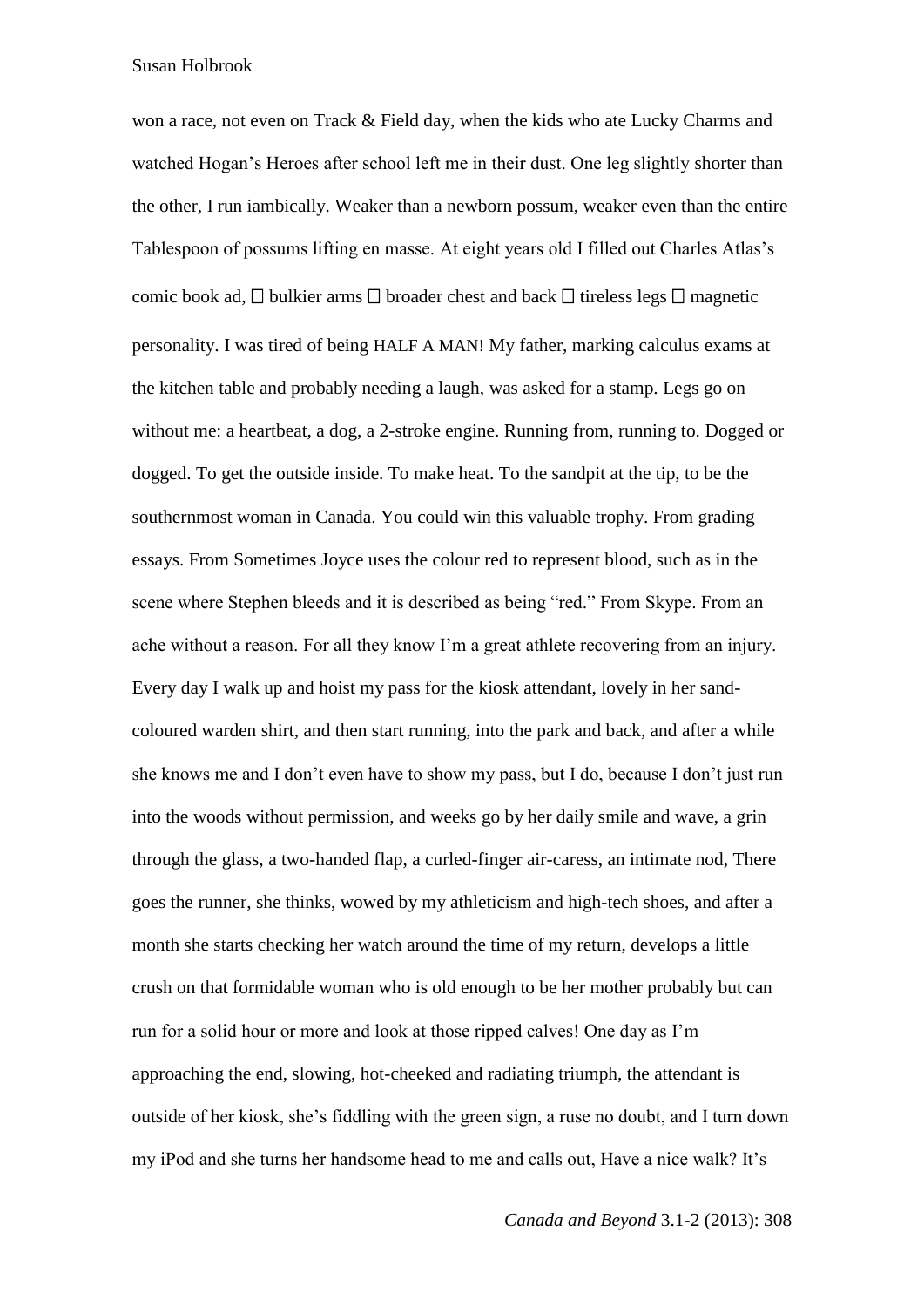supposed to be two steps each for inhale and exhale, like *Hey Hey, Ho Ho!* (you can choose what's got to go!) but swimmers' lungs swallow up six beats, as in *Hey Hey Hey*  and *Ho Ho Ho*, as in *Fat Albert* and *Santa Claus,* both of whom would beat me in a race. The trunk rises to bronchi, to bronchioles, to clusters of alveoli, which drop to the road with a sigh. Huff and puff. Puff n' Stuff. Hufflepuff. For all they know I am a slow-mo Englishman on the beach in *Chariots of Fire*. In 1790 the Caldwell First Nation ceded Point Pelee to the government in a treaty they didn't sign. FirstEnergy Corp. fell to \$43.76 at the close in New York after a report that engineers discovered a 30-foot hairline crack in the concrete shell of its Davis-Besse nuclear plant. The green sign says The Stable Flies Are Biting. Buffeting sounds too soft for what the lake wind is doing. The run on sentence takes no breaks. In the 1950s thousands of people sardined onto the beaches in polka dot bikinis and jolly clouds of DDT. With the hot dog and beer stands gone, the beach is bare now, on the horizon twin plumes from the Fermi dragon's Northward snout. Heffalump. Hasselhoff. Puffin fluff. Whiffenpoof. Among the Canada geese, a white swan. We really love Swarovski's luminous and modern statement piece that celebrates the wonder of nature, that it's 1-ply and breaks down easily in today's low-flow toilet systems. We love that it's soft and solid. In thrall to oxygen. The green sign says Actually You Are *Older* Than My Mother. The sky is becoming less Sky blue. It's Cobalt blue but I say who would pay six dollars and forty cents admission to a National park just to rape a jogger. There's one road, same in and out, no getaways, who would pay, thank the kiosk attendant for the owling map, park the car Jazz blue by the side of the road which you're not supposed to do anyway and there French Navy blue are wardens patrolling for that, drag a jogger Denim blue into the woods, risk being seen leaving Ultramarine by the same attendant, and if he can see Ink my reflective piping surely he'll know Midnight I can take him Black blue at the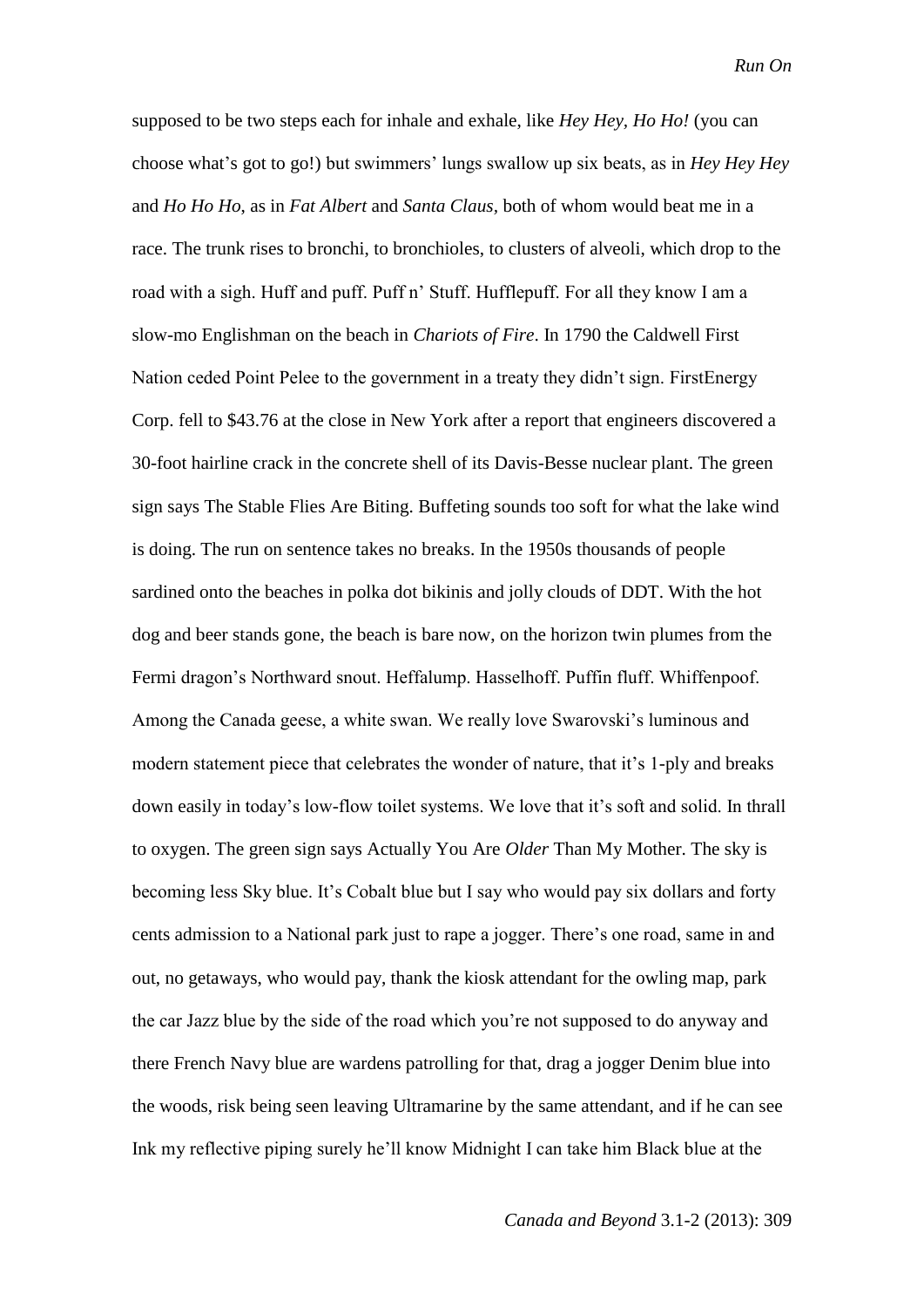Susan Holbrook

bottom of a well. Running for President. Running for Dummies. Running out of oil. Are we running out of oil and gas? Are we running out of IP addresses? Time is running out for Greece. Popeye's ran out of chicken yesterday in Rochester, NY following a special on chicken. Running for the cure. Exactly what happens if we run out of water? It's running in the background of your iPhone. The passing cars wag their windshield wipers at me but I laugh at the sleet in my moisture wick technology. A late-starter and life-long weakling, I have no varsity records to haunt me. A rush from behind and then the great yellow claws before my eyes, only just curling up from an octave-wide span the raptor prepared before, finding the weird neon rabbit too large to pluck, she thought better of it. In the morning and evening, tree trunk shadows cut across the road, hair standing on end, tamed only briefly at noon by the licked palm of the sun. Scan the hoof-pocked shoulder for things I've lost: park pass, glove, 1-2% of muscle mass every year after 40. Running on solar energy. Just leave the car running. Other locations ran out of chicken too, the 4.99 special too good to pass up. Running on fumes. Running on JavaScript. California at Risk of Running Out of Money by March. Windsor-Detroit Running Out of People. Running out of breath. Running out of bandwidth. Are we running out of stuff? You left the water running. We just kinda ran out of gas. Squirrels rush around, carbo loading. I consider walking and the turkey vultures on the bare silver branch turn, adjust their footing, one lifts her dusty wing like a sail. Dummies for President. You left the money running. Oil and gas running out of grease. Before I lace up my Just Do Its I pull on my Designed for Sport, Crafted for Life and if it's cold my Refuse to Compromise with Because We Take Your Running as Seriously as Our Own and, to keep my head warm, Let's Make Excellent Happen and Don't Just Go With It, Run with It and under all that, if you must know, I'm Bringing the Legacy into the Present and America's First Name in Comfort Since 1901. Winter-bleached marsh reeds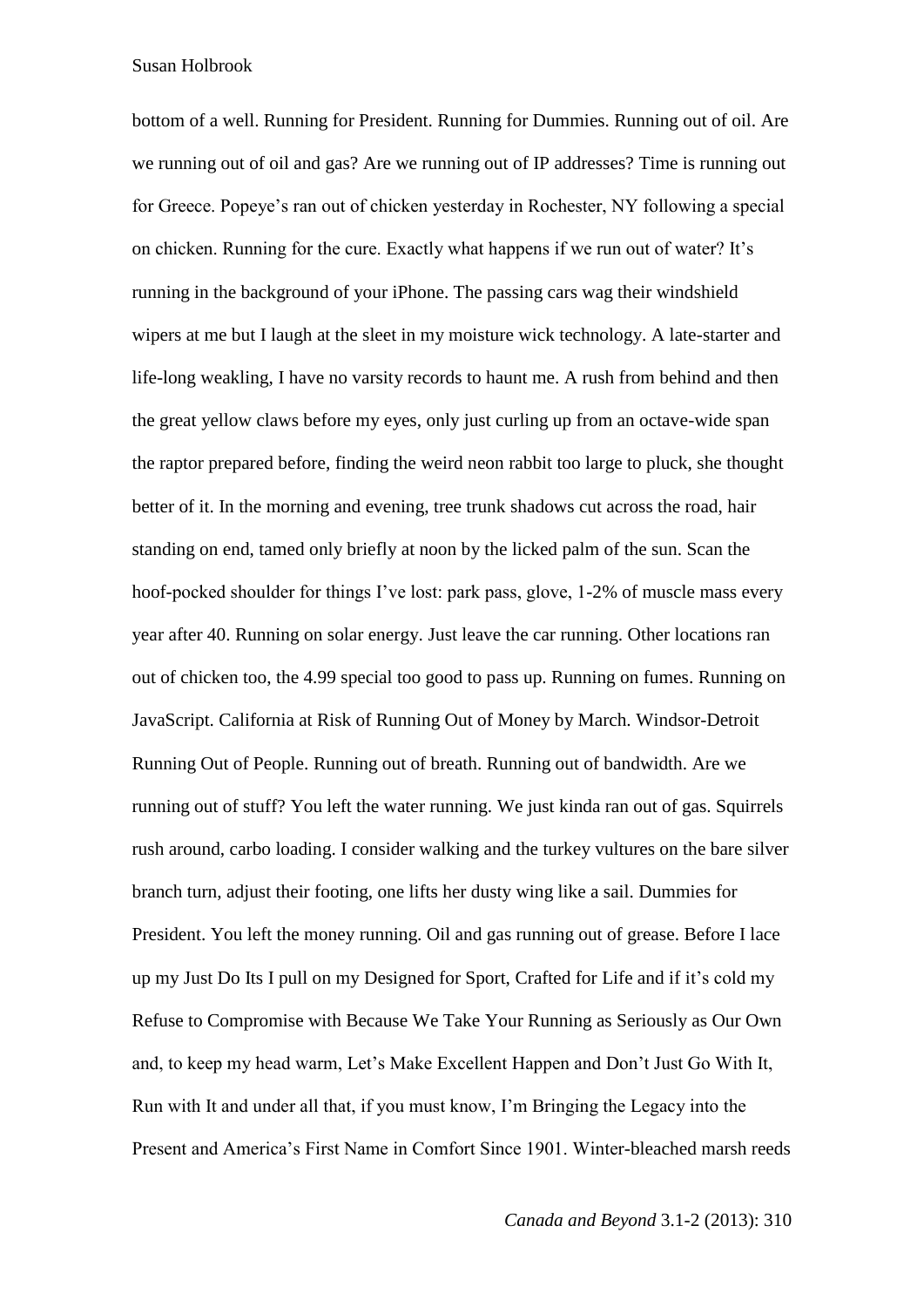still 2 metres high all around, we traverse the boardwalk, fleas on a golden dog. Popeye running out of breath. Olive Oyl running out of gas. The North wind sculpts the Davis-Besse plume into a rearing caterpillar. If I kept going I could circle the Earth in 208.7 days. Let me just charge my iPod. Laid end to end, you could circle the Earth with: the nerves in your body; a day's worth of oil consumption, in 55-gallon steel drums; a year's worth of discarded ink cartridges; a day's worth of plastic water bottles dropped in U.S. landfills; ¼ of all Barbie dolls manufactured; 1/5 of the eggs produced in North Carolina in 1980; 2.2 million human small intestines. It's amazing there's anywhere to step. Breath too good to pass up. Fumes for breath. Breath for bandwidth. It's breathing in the background of your iPhone. Davis-Besse was shuttered for more than three months in 2010 after workers discovered cooling water leaking through cracks in some reactor-head nozzles. A scrap of mink coat scuttles across the boardwalk. No choice but to run South, I can't reassure the doe—who glances back over her shoulder, trots ahead, glances back—that I'm not tracking her, can't avoid staring at the sun, the scene before me perforated with afterimages, an evershifting spray of blue-green bullet holes. Would you rather be an elite marathoner, vomit and pee in the street, never breaking pace, or the slower participant who can relax, wave to the fans, step in it. 4.99 for the cure. 4.99 for spinach. We just kinda ran out of IP addresses. IP for Popeye. Leaks and reactor corrosion prompted FirstEnergy to close the plant from 2002 to 2004, while the company retrained or replaced workers who ignored signs of damage. I know the lake froze overnight because legs hoisted the floating ducks. I am a cheetah and a bullet-train and I kick sand in faces! Once the leaves fall, all the nests are revealed, spots on a lung. Two steps forward, one sore back. I'll trade that raccoon my breathable mesh and responsive midsole for the ability to see with my hands. Litter depresses except for the mint Aero foil, evergreen. Flying squirrels don't, really, but naming goes a long long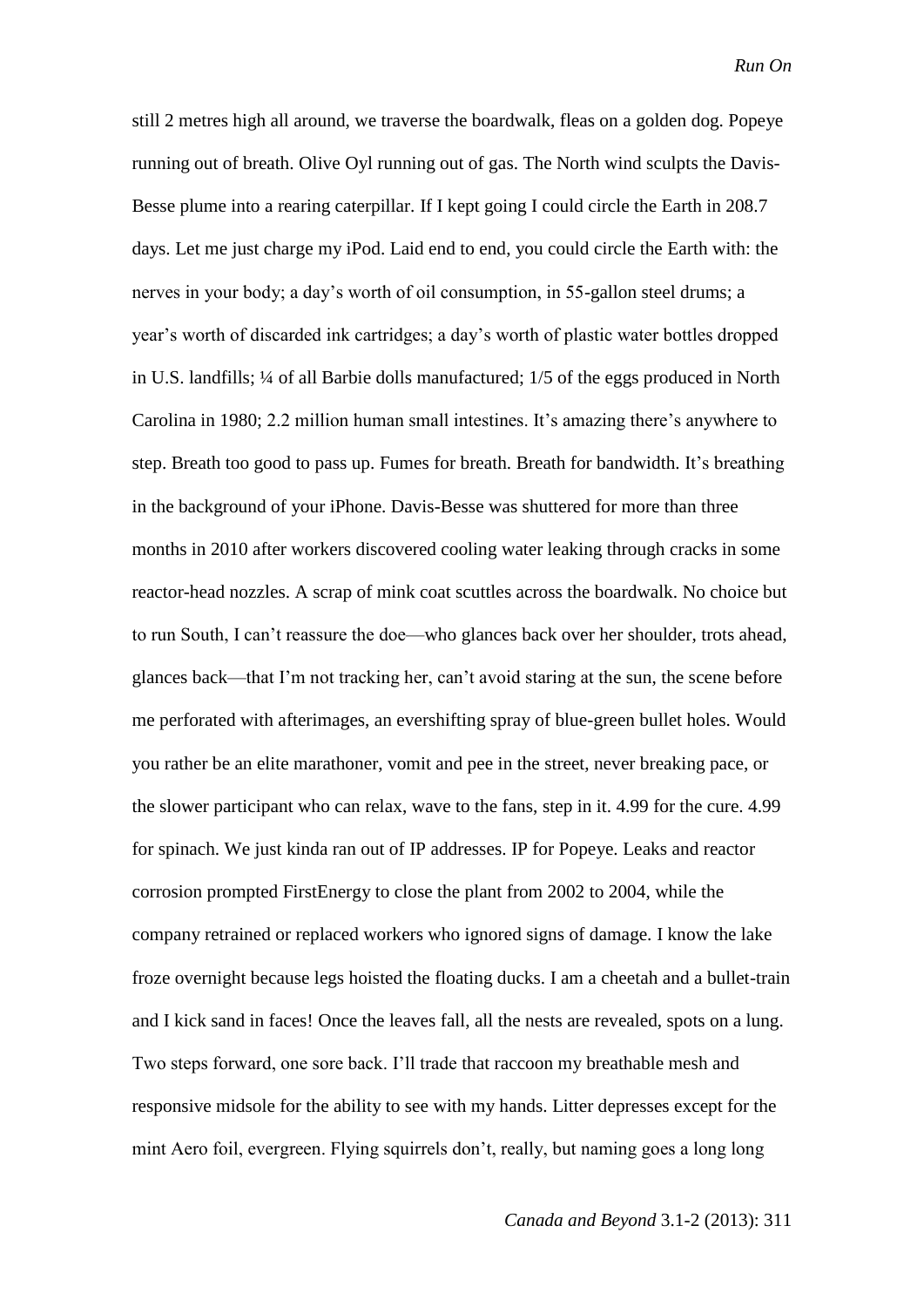Susan Holbrook

way from canopy to forest floor. One nail would puncture a lung but you rest on a thousand points unharmed, because of the word 'bed.' Think up, think the roaring sun, think the inch taller, think sunlight swelling fog, think a dew-balloon glissading down a pine needle, hitting the gold back of a frog who jumpcuts into light in lycra shorts, think bed, think that sitting up in the dark and feeling for your socks and glasses is another kind of going to bed. Over the last decade, one resident ran out of Detroit every 22 minutes. Oil for president. Just leave Windsor-Detroit running. What happens if we run out of background? I never squandered the lucid dreams of my childhood, placing myself on my mark for the Running Long Jump and in mid leap flying just a touch, enough to win but not enough to arouse suspicion. The only monster on the predawn road is me, unable to avoid the snails popping underfoot. I am the worst nuisance on the beach! January's paraffin lake, grey in the guttering sun. In the marsh a Great Northern Loon or Red-Breasted Merganser or jagged log or Doc Marten boot or boot with foot severed at the ankle cracking open into a squawk and flight at the skipped stones of collateral earbud music. Oil left the water running. Are we running out of solar? We just kinda chickened out. Do I stop at organ donation, or give them all of me so they can tort me into inch-thick slabs, organize me into drawers, invite medical students to gaze and gently prod and the ones who got into it for the money will be the worst lovers. Do not judge a person's politics by their running iPod and anyway when Pit Bull said "I like that Dale Mama" (i.e. I like that skank) I thought he was saying "I like that Dalai Lama." Kick the black ribbon of road behind me, then turn around and pull it all back into place before the warden comes by. The Composition teachers did warn us about the 1% inspiration 99% perspiration. Do I give a shit if the hot peppers drop off my ratemyprofessors page. Running time: 1 hr 26 min. Rated PG for scenes of peril and fantasy violence, brief crude humour, intense themes, mild language, depiction of a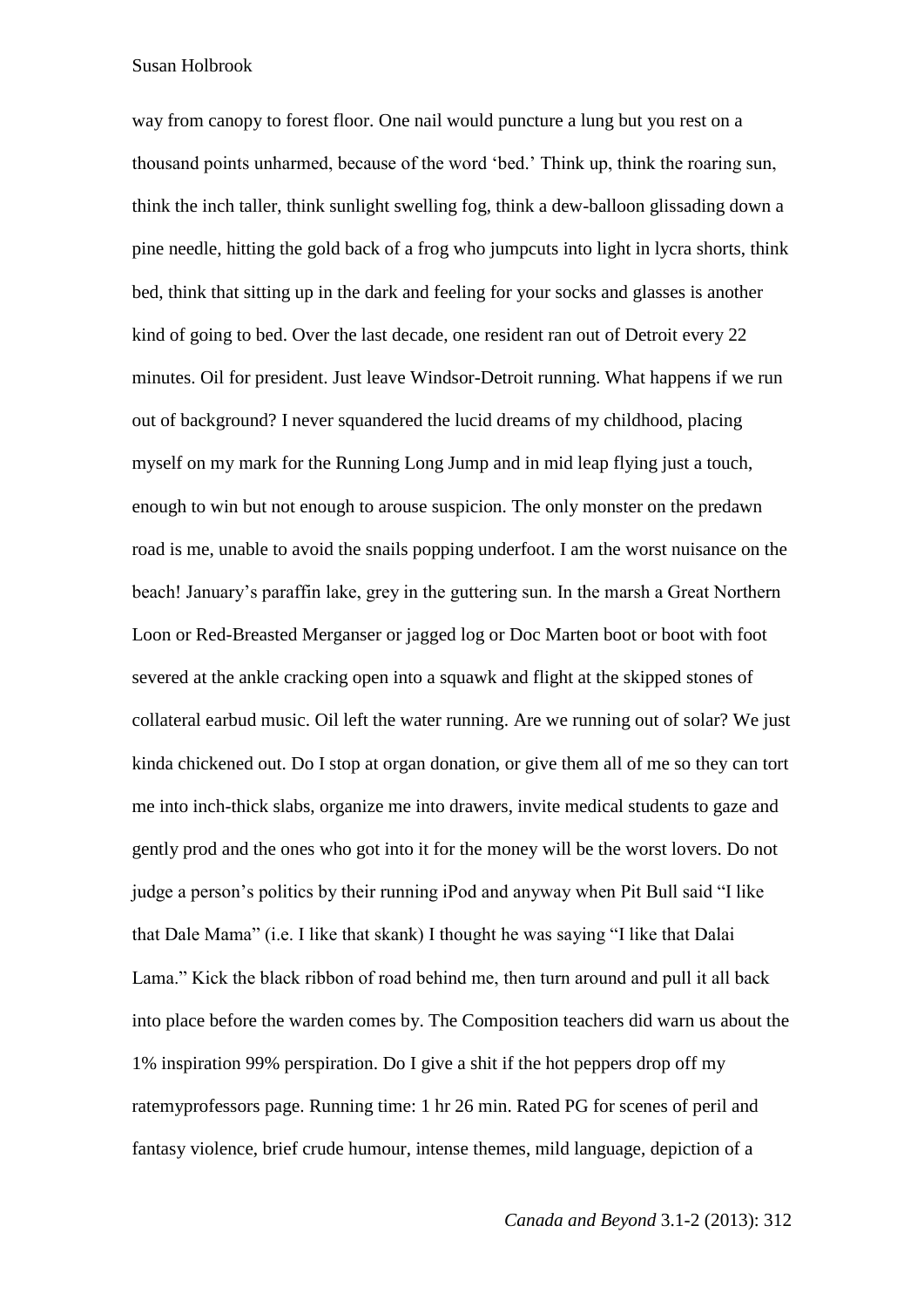*Run On*

smoking caterpillar. In thrall to the dolphins. But why did he ask the Dalai Lama to "bend it on over"? At 20 I wore roomy hippie smocks to protect myself from the panopticonic cultural surveillance of female bodies. Now I don't care, deflecting the gaze with my skin-tight polypropylene leggings. It helps that nobody's looking now. Leaf pile: recto yellow, verso buff. Recto scarlet, verso plain brown wrapper. My feet strike the road and later the road strikes back, but in the delirious middle they high five for a while. I expend enough energy to power a head-mounted 100-watt lightbox sign that says Coke. Drawing a tree, we always forget the half living underground, the woman who runs upside-down below me, ploughing through packed earth, ambitious root. In 1922 the RCMP destroyed the root cellars of remaining Caldwell First Nation families to ensure they wouldn't return. Rooted in, rooted out. The damaged structure poses no safety hazard to Davis-Besse, located 21 miles southeast of Toledo, said Jennifer Young, a FirstEnergy spokeswoman. Low on water the return trip is an Escher staircase. Poems either go too far or not far enough. Further warmer than farther. Farther further than father. Feathers fatter than either. The lake thaws, yanks their legs back under. Energy corporations always hire female spokespersons. I feel all apple pie about the tar sands. The ATV riders think I am crazy and I think they are crazy, each of us considering ourselves the one actually doing something. You move to the country for the stillness and peace or you move to the country so you can raise hell. You are neighbours. We believe the crack issues could be resolved relatively quickly, said Michael Worms, an analyst at BMO Capital Markets in New York. In thrall to it all. We hope to wake up manic enough.